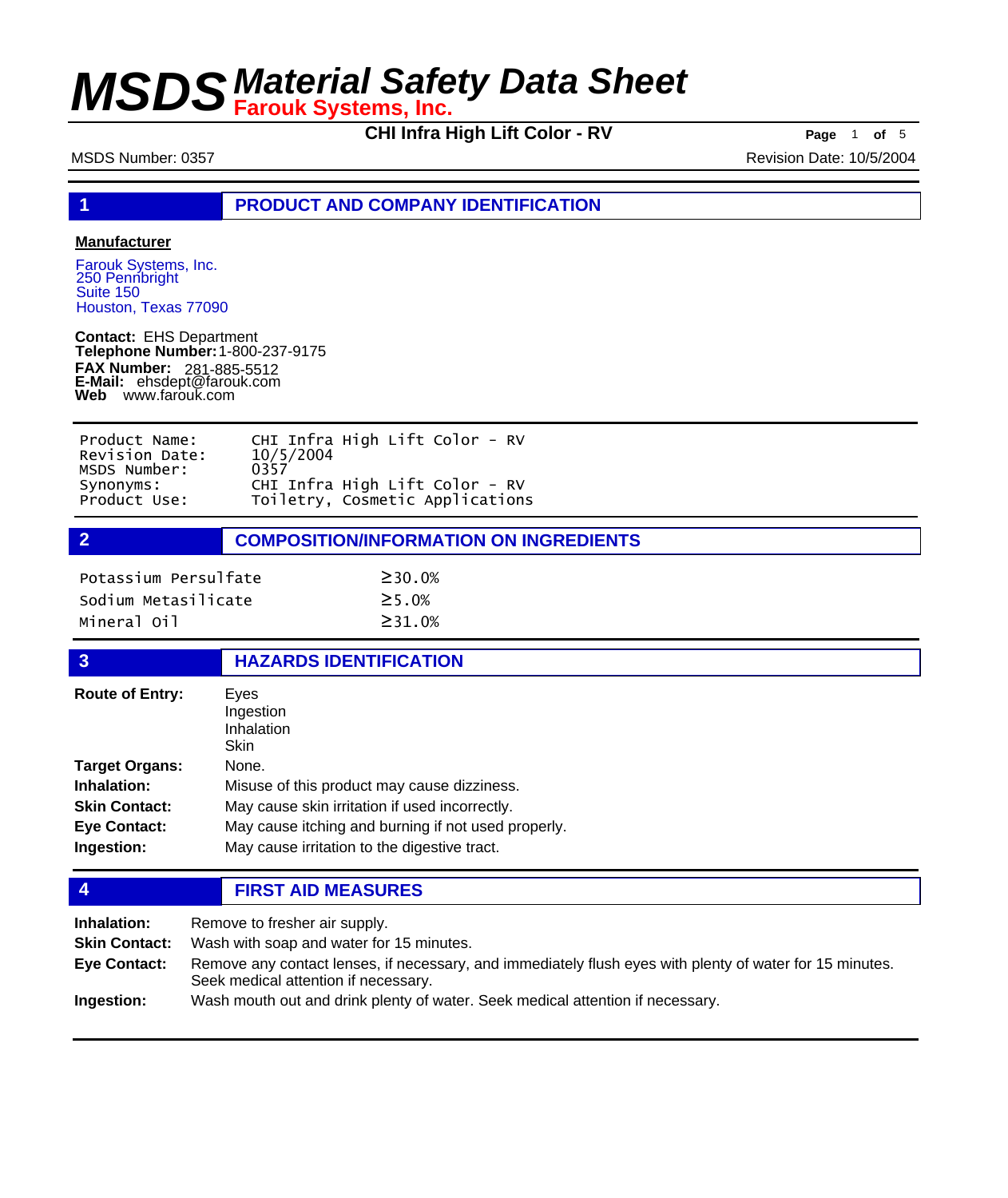**CHI Infra High Lift Color - RV Page** <sup>2</sup> **of** <sup>5</sup>

MSDS Number: 0357 Revision Date: 10/5/2004

## **5 FIRE FIGHTING MEASURES**

FLASHPOINT AND METHOD: Not applicable. FLAMMABLE LIQUIDS: Not available. AUTO IGNITION TEMP: None. FLAMMABLE CLASS: None. BURNING RATE OF SOLID: Not available GENERAL HAZARDS: Evacuate personnel downwind of fire to avoid inhalation of fumes and smoke. EXTINGUISHING METHODS: Chemical type foam, Dry Chemical, Water Fog HAZARDOUS COMBUSTION PRODUCTS: None. FIRE FIGHTING PROCEDURES: This product is not flammable.However, hazardous decomposition and combustion products may be formed in a fire situation. Cool exposed containers with water spray to prevent overheating.

FIRE FIGHTING EQUIPMENT: Respiratory and eye protection are required for fire fighting personnel. Full protective equipment (Bunker Gear) and self contained breathing apparatus (SCBA) should be used for all indoor fires and significant outdoor fires. For small outdoor fires, which may be easily extinguished with a portable fire extinguisher, use of a SCBA may not be needed.

## **6 ACCIDENTAL RELEASE MEASURES**

SMALL SPILL: When a spill occurs, use absorbent material on the substance. Dispose of the material according to all local, state and federal regulations. Always use an absorbent material when cleaning up a spill.

ENVIRONMENTAL PRECAUTIONS: Avoid run-off or release into sewers, stormdrains and waterways.

GENERAL PRECAUTIONS: Remove containers away from flammable materials.

### **7 HANDLING AND STORAGE** Use appropriate personal protective equipment as specified in Section 8. Handle in a manner consistent with good household/personal techniques and practices. **Handling Precautions:** Keep containers/bottles securely sealed when not in use. Store in cool/dry conditions that do not exceed room temperature. Try to store product in temperatures between 40°F to 90° F. **Storage Requirements:**

## **8 EXPOSURE CONTROLS/PERSONAL PROTECTION**

These recommendations provide general guideance for handling this product safely. Because specific use conditions may vary, safety procedures should be developed for each specific application of this product. When developing procedures, always consider potential waste, disposal and personal safety issues. **Engineering Controls:** EYES AND FACE: For reasonable foreseeable uses of this product, eye and face protection is not required. SKIN: For reasonable foreseeable uses of this product, skin protection is not required. RESPIRATORY: For reasonable foreseeable uses of this product, respiratory protection is not required. **Protective Equipment:** EXPOSURE GUIDELINES: Overexposure is unlikely. Since all parameters cannot be foreseen, the use of engineering controls to reduce exposure may be necessary.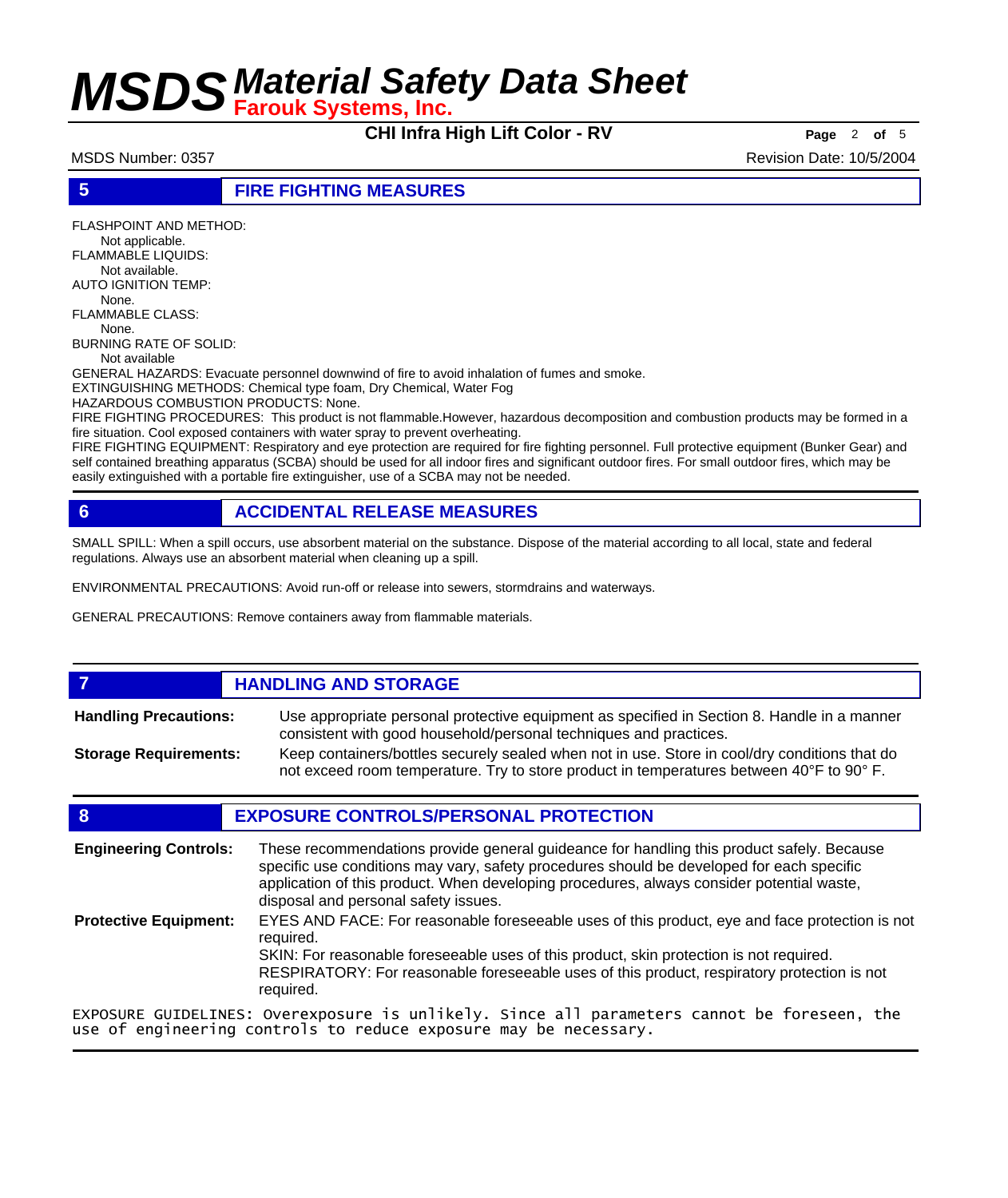**CHI Infra High Lift Color - RV Page** <sup>3</sup> **of** <sup>5</sup>

MSDS Number: 0357 Revision Date: 10/5/2004

## **9 PHYSICAL AND CHEMICAL PROPERTIES**

**Appearance:** Violet color **Physical State:** Creme **Odor:** Pleasant, fragrance **pH:** 10.5 - 11.5 **Vapor Pressure:** N/A **Vapor Density:** N/A

**Boiling Point:** N/A **Freezing/Melting Pt.:** N/A **Solubility:** Soluble in water. **Spec Grav./Density:** N/A

| 10                                    | <b>STABILITY AND REACTIVITY</b>                                               |
|---------------------------------------|-------------------------------------------------------------------------------|
| Stability:                            | YES.                                                                          |
| <b>Conditions to avoid:</b>           | None.                                                                         |
| Materials to avoid (incompatability): | Keep away from strong acids, reducing chemicals and heavy metals.             |
|                                       | Hazardous Decomposition products: Releases oxygen which may intensify a fire. |
| <b>Hazardous Polymerization:</b>      | Will Not Occur.                                                               |

## **11 TOXICOLOGICAL INFORMATION**

ACUTE: DERMAL LD50: Not available. ORAL LD50: Not available. INHALATION LC50: Not available. EYE EFFECTS: This product may cause irritation to eyes if not used under normal conditions. TARGET ORGANS: NONE. SENSITIZATIONS: Not available. CARCINOGENICITY: IARC: Listed by IARC - No. NTP: Listed by NTP - No. OSHA: Listed by OSHA - No.

MUTAGENICITY: Not available. REPRODUCTIVE EFFECTS: None. TERATOGENIC EFFECTS: Not available.

## **12 ECOLOGICAL INFORMATION**

ENVIRONMENTAL DATA: Not available. ECOTOXICOLOGICAL INFO: Not available. DISTRIBUTION: Not available. CHEMICAL FATE INFO: Not available.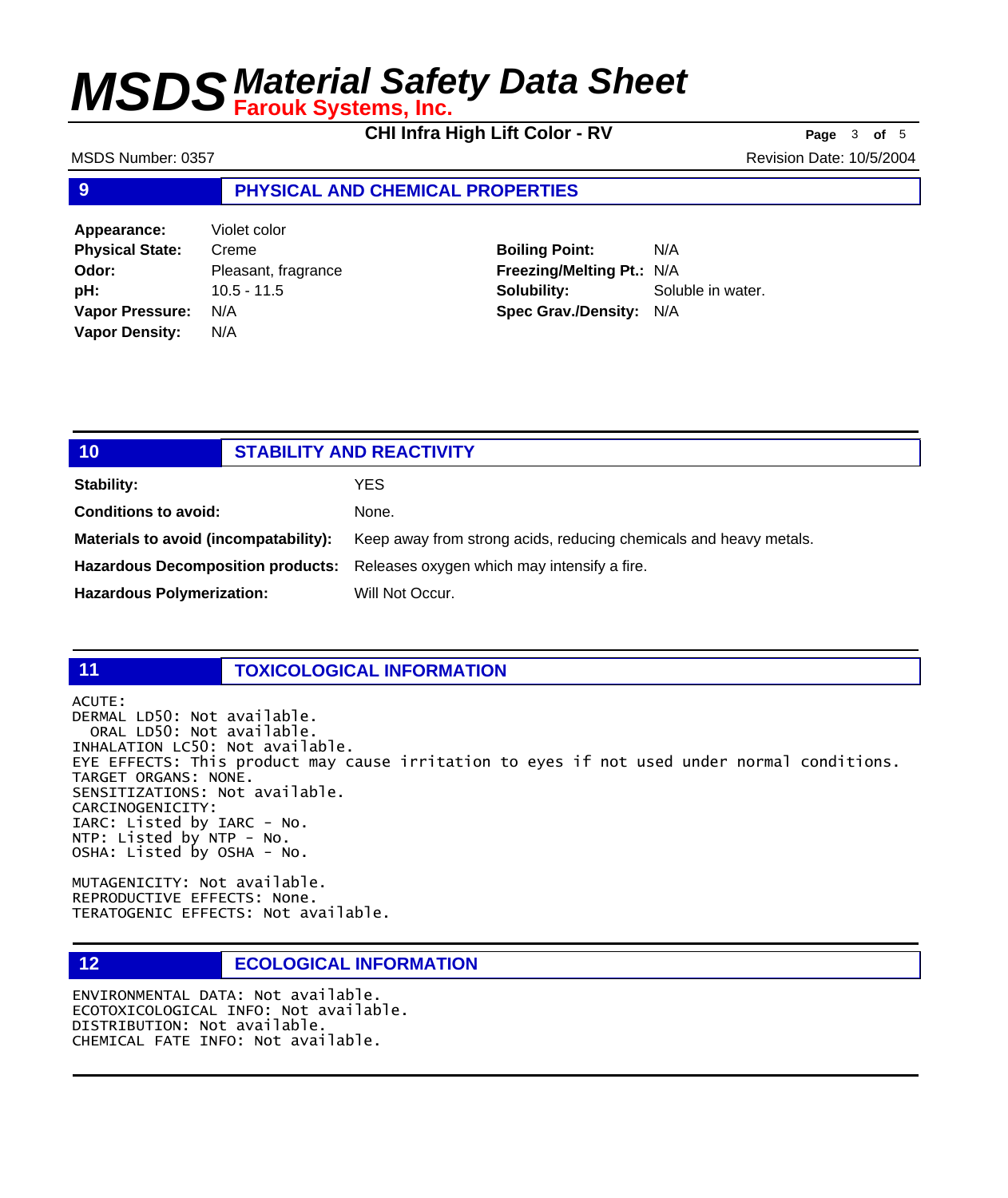**CHI Infra High Lift Color - RV Page** 4 of 5

MSDS Number: 0357 Revision Date: 10/5/2004

## **13 DISPOSAL CONSIDERATIONS**

US EPA Waste Number and Descriptions:

DISPOSAL METHOD: Controlled release of diluted product into a biological wastewater treatment plant. COMPONENT WASTE NUMBER: No EPA Waste Numbers are applicable for this product's components. DISPOSAL INSTRUCTIONS: Dispose of waste material according to local, state and federal rules and regulations.

**14 TRANSPORT INFORMATION**

This product is regulated as a hazardous material by the United States (DOT) or Canadian (TDG) transportation regulations.

DOT CLASSIFICATION: Shipping Name: Consumer Commodity Class: ORM-D

IMDG CLASSIFICATION: Shipping Name: Oxidizing Liquid, nos(Potassium Persulfate mixture) - UN3139, PG III Class: 5.1 - Oxidizer

IATA CLASSIFICATION: Shipping Name: Oxidizing Liquid, nos (Potassium Persulfate mixture) - UN3139, PG III Class: 5.1 - Oxidizer Pkg Inst - Y514

Outside the United States

1-800-424-9300 1-703-527-3887 CHEMTREC

LOCAL REGULATIONS: Not available.

## **15 REGULATORY INFORMATION**

UNITED STATES: SARA TITLE III (Superfund Amendments and Reauthorization Act) 311/312 HAZARD CATEGORIES Fire: No. Pressure Generating: No. Reactivity: No. Acute: No. 313 REPORTABLE INGREDIENTS: Not applicable. TITLE III NOTES: None. CERCLA(Comprehensive Response, Compensation, and Liability Act) CERCLA RQ: None. TSCA(Toxic Substance Release Act) TSCA REGULATORY: All ingredients are listed in the TSCA Inventory. CANADA: WHMIS(WORKER HAZARDOUS MATERIAL INFORMATION SYSTEM) This product is WHMIS controlled. CANADIAN INGREDIENT DISCLOSURE LIST: Sodium Metasilicate. CANADIAN ENVIRONMENTAL PROTECTION ACT: All intentional ingredients are listed on the DSL(Domestic Substance List). EUROPEAN COMMUNITY: EU REGULATORY: All intentional ingredients are listed on the European's EINECS Inventory. STATE REGULATIONS: Not available.